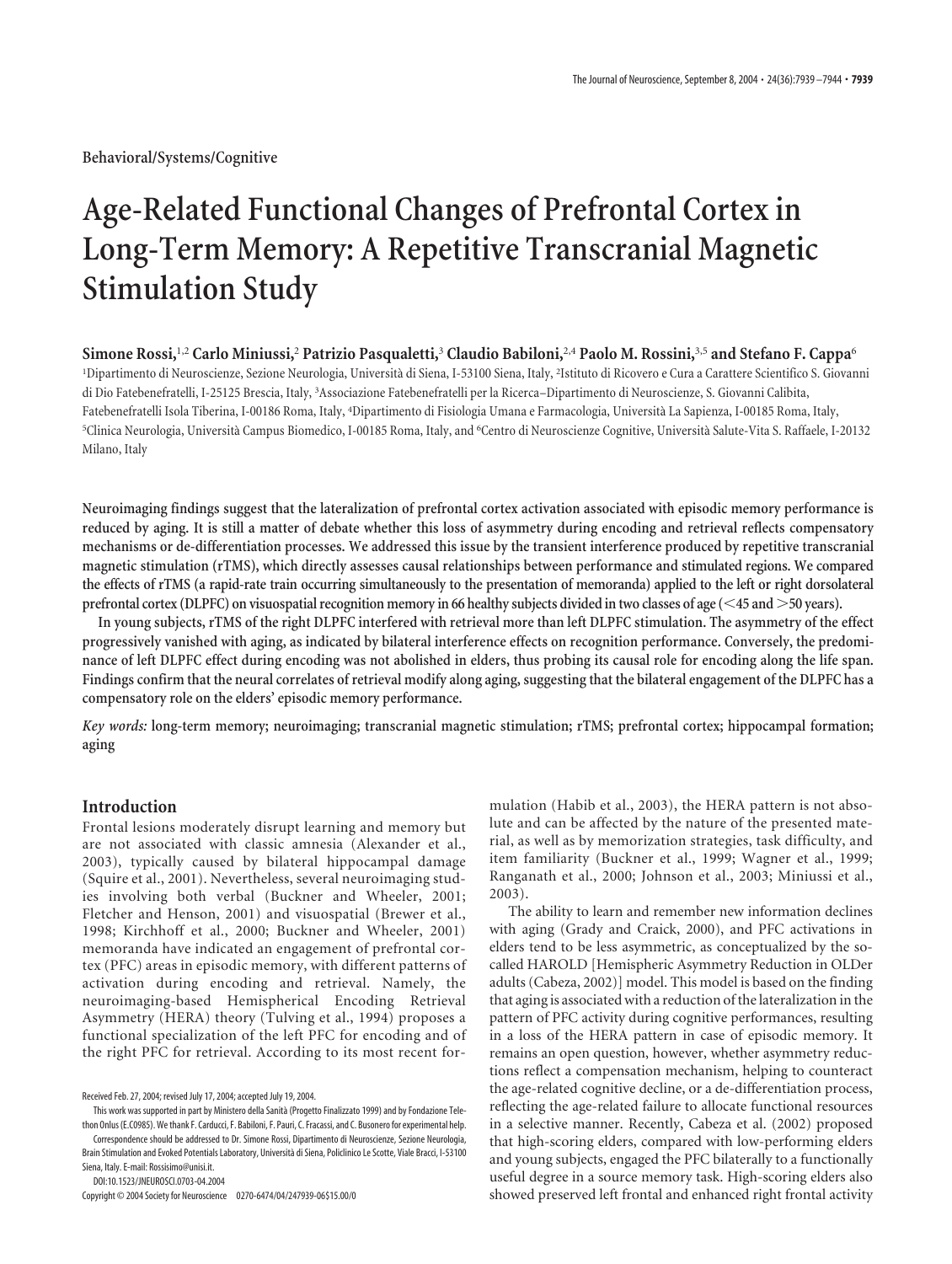versus the young during encoding (Rosen et al., 2002). Using event-related functional magnetic resonance imaging, the PFC activity observed during encoding, predicting subsequent successful recognition, was left-lateralized in young subjects but bilateral in older subjects (Morcom et al., 2003).

However, functional neuroimaging data cannot prove the necessary role of PFC activation in episodic memory because an activated area may be simply correlated with, rather than mediating, task performance. Repetitive transcranial magnetic stimulation

(rTMS), causing a brief and reversible decline of performance only if the stimulated area is causally engaged in the task (Rossini and Rossi, 1998; Walsh and Cowey, 2000; Walsh and Pascual-Leone, 2003; Rossi and Rossini, 2004), can provide a direct answer to disentangle the compensation/dedifferentiation issue. Hemispheric specializations of the dorsolateral PFC (DLPFC) during long-term memorization have been successfully demonstrated by rTMS (Rossi et al., 2001; Rami et al., 2003; Sandrini et al., 2003; Floel et al., 2004). In particular, we demonstrated that rTMS of the left DLPFC mainly interferes with the encoding of complex pictures and of the right DLPFC with retrieval (Rossi et al., 2001).

Here, we addressed the effects of aging on the lateralization of DLPFC activity in long-term memory using the same rTMS paradigm.

## **Materials and Methods**

*Subjects.* Sixty-six healthy right-handed volunteers gave their written informed consent for the study, after the approval of the protocol by the local Ethical Committee. Their medical history and objective neurological examination were normal, and they had never taken neuroactive drugs. No other significant medical conditions were present. Depression was excluded using standardized rating scales.

A first cohort of 24 "young" subjects 45 years of age (12 males and 12 females) was used to replicate our previous findings (Rossi et al., 2001). After verifying the reproducibility of results (see Fig. 1), the current cohort was pooled with the 13 young subjects from the previous study to allow a reliable regression analysis between functional asymmetries and individual age. Thus, the young group consisted of 37 subjects (21 females and 16 males; mean age,  $29.3 \pm 5.4$  years; range,  $20-43$  years), and the "over 50" group consisted of 29 subjects (17 females and 12 males; mean age,  $61.5 \pm 8.4$  years; range,  $50 - 80$  years). All subjects had at least a high school education. They were studied while comfortably sitting on a reclining chair, with their head stabilized, in front of a 17-inch monitor. They kept their forearms resting on armchairs, with their right index finger resting between two buttons spaced 6 cm. A 10 min training, performed with a different set of pictures, let the subjects practice with the task and with both sham or active rTMS (both left and right DLPFCs) before the actual experimental session.

*Experimental conditions.* As in our previous study (Rossi et al., 2001), the experiment included six blocks of encoding, followed by six blocks of retrieval, pseudorandomized and counterbalanced between subjects as order of presentation. For each block of the encoding phase, 16 complex colored magazine pictures (representing eight indoor and eight outdoor scenes) were randomly presented on the monitor for 2 sec, with an intertrial interval of 10 sec. Images were preceded by a visual warning stimulus (a red spot lasting 1 sec). Subjects were instructed to press, with their right index finger, one of the two buttons (left, indoor; right, outdoor) after the presentation of a green circle in the middle of each picture (the "go" signal), which appeared 1 sec after the picture presentation.

The six encoding blocks had six corresponding retrieval blocks (1 hr later); each one containing 16 pictures of indoor scenes were again presented randomly: eight of them had been seen previously (tests), whereas

| Table 1. Percentage of hits and false alarms in the different experimental conditions for the two age groups |
|--------------------------------------------------------------------------------------------------------------|
|--------------------------------------------------------------------------------------------------------------|

| <b>Experimental blocks</b> | Percentage of hits |             | Percentage of hits/percentage of false<br>alarms |             |
|----------------------------|--------------------|-------------|--------------------------------------------------|-------------|
|                            | Young $(<$ 45)     | >50         | Young $(<$ 45)                                   | >50         |
| R-Enc                      | $62 \pm 21$        | $64 \pm 26$ | $44 \pm 20$                                      | $28 \pm 29$ |
| L-Enc                      | $52 \pm 25$        | $47 \pm 22$ | $30 \pm 21$                                      | $17 + 25$   |
| <b>Sham</b>                | $76 \pm 19$        | $66 \pm 24$ | $57 + 23$                                        | $34 \pm 27$ |
| R-Ret                      | $56 \pm 24$        | $58 \pm 24$ | $25 \pm 20$                                      | $30 \pm 30$ |
| L-Ret                      | $67 \pm 23$        | $53 \pm 20$ | $42 \pm 26$                                      | $25 \pm 23$ |
| <b>Baseline</b>            | $67 \pm 21$        | $63 \pm 24$ | $45 \pm 23$                                      | $41 \pm 22$ |

The data are expressed as mean  $\pm$  SD. R-Enc, Right DLPFC rTMS in encoding, no stimulation in retrieval; L-Enc, left DLPFC rTMS in encoding, no stimulation in retrieval; Sham, sham rTMS (left DLPFC in encoding and right DLPFC in retrieval); R-Ret, right DLPFC rTMS in retrieval, no stimulation in encoding;L-Ret, left DLPFC rTMS in retrieval, no stimulation in encoding; Baseline, absence of stimulation.

> eight were novel (distractors). The timing of warning and go signals, picture presentation, and intervals were the same as the encoding. Subjects were again asked, in a yes–no recognition task, to answer by pressing one of the two buttons (left, "old" or test; right, distractor) after the go stimulus. The six encoding/retrieval blocks were labeled according to the type (active or sham) and the side (left/right) of the rTMS applied on the DLPFCs (see Table 1 for the complete labeling of the experimental conditions).

> *Procedures of stimulation.* rTMS was delivered through of a focal coil (outer diameter of each wing, 7 cm) connected with a standard Mag-Stim Super Rapid stimulator (maximum output, 2.2 Tesla). As detailed previously (Rossi et al., 2001), individual resting excitability thresholds for left and right motor cortex stimulation were first determined by using the same coil and stimulator. The use of individual threshold instead of prefixed intensity of stimulation prevented that anatomo/technical factors attributable to age (i.e., skull thickening, eventual subclinical cortical atrophy) would bias the real efficacy of stimulation. Once the individual thresholds of stimulation were determined, the intensity was reduced by 10%. Thus, the left and right DLPFC were stimulated, when required, with a subthreshold intensity for eventual motor cortex activation (mean intensity of stimulation used, expressed as percentage of the maximal stimulator output: 57.4  $\pm$  5.8% for "below 45" and 61.5  $\pm$  8.8% for over 50 subjects, without significant interhemispheric and between-groups differences), which would have overtly interfered with motor actions required for the response. The left and right DLPFCs were stimulated on F3 and F4 (labeling of the 10-20 EEG international system), respectively, according to a previously detailed anatomical localization procedure (Rossi et al., 2001; Miniussi et al., 2003). A mechanical arm maintained the coil in a fixed position. The handle of the coil was angled backward  $\sim$ 45° away from the midline in that position (marked on the scalp), and its correct positioning was repeatedly checked before the appearance of each warning signal. Trains of 10% subthreshold rTMS (500 msec, 20 Hz) were delivered, when required by the experimental design, simultaneously with picture presentation. The same intensity and timing of rTMS was used for sham stimulation. In this case, the coil was still centered on F3 and F4 but it was held perpendicularly to the scalp surface, so that scalp contact and discharging noise were quite similar to the active stimulation, but the induced magnetic field did not activate cortical neurons (Rossi et al., 2001).

> *Data analysis.* ANOVA for repeated measures was applied to hits–false alarms. Previously, we had used two psychometrics measures (C and d') (Rossi et al., 2001) deriving from the signal detection theory. However, we observed that many subjects of the present study (mostly belonging to the young group) did not make any false alarms or any recognition error in some conditions (mostly baseline and sham). In this case, C and d' can be computed only assuming a small proportion of errors, to avoid plus– minus infinite values. Because this proportion should be arbitrarily small and the choice could affect the results, we adopted here the traditional "hits" and "hits–false alarms" rates.

> The first analysis addressed the differences between the two age groups across the six experimental conditions by means of two-way ANOVA ("condition" as within-subjects factor, "age-group" as between-subjects factor), followed by planned comparisons. In addition, after verifying the differences between groups within control conditions (baseline and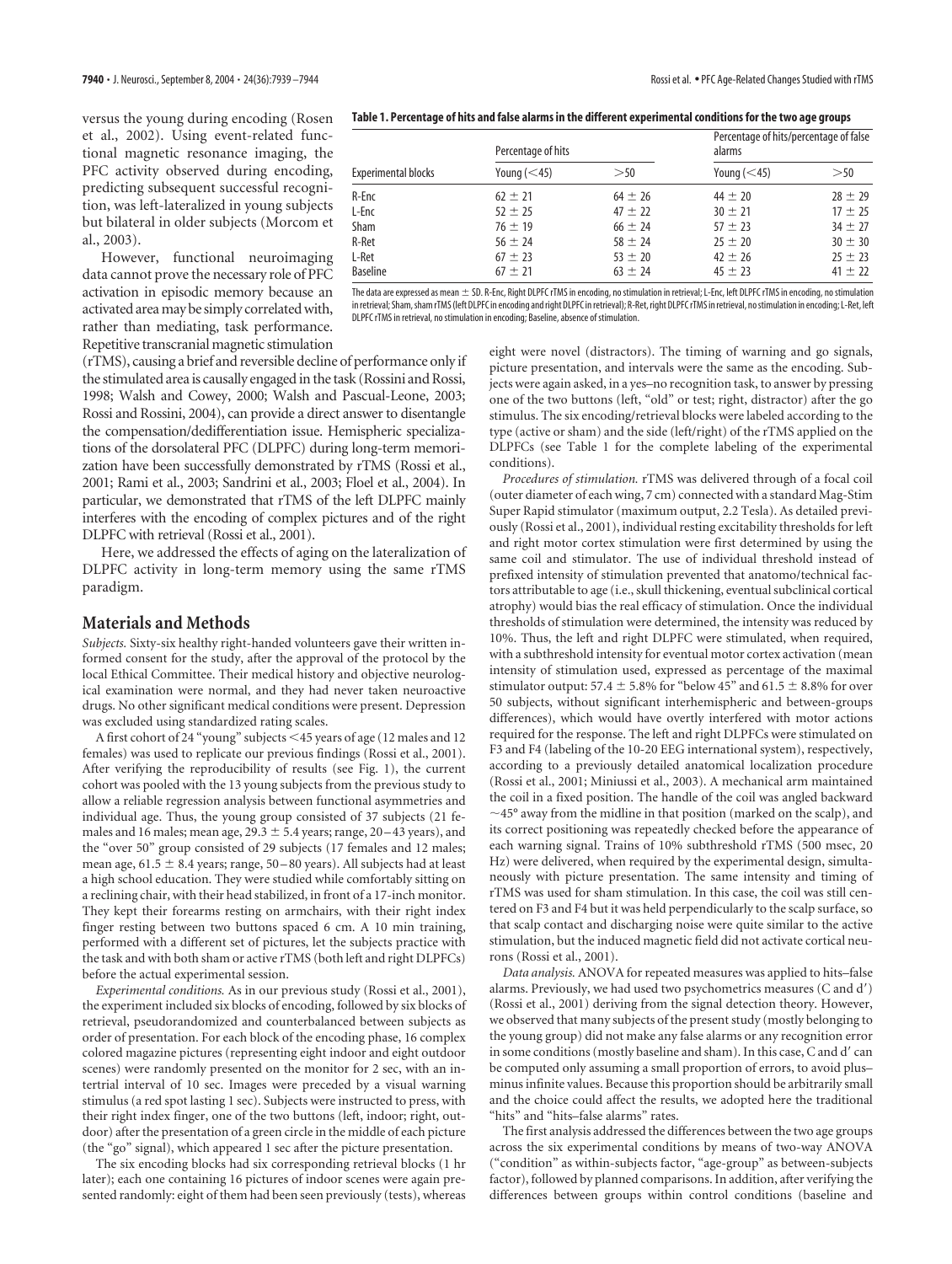

**Figure 1.** Performance (hits–false alarms) in the previously published and current young subjects groups. The HERA model organization based on left DLPFC functional prevalence in encoding and right in retrieval is fully confirmed. The number of recognition errors in retrieval in the two reference blocks (i.e., baseline and sham) is also similar.

sham), a three-way ANOVA for repeated measures ("hemisphere" and "rTMS stimulation" as within-subjects factors, age-group as betweensubjects factor) was applied to directly address the HERA model and its relationship with age. Finally, two indices of interhemispheric asymmetry were computed as simple differences between hits–false alarms found in R-Enc and in L-Enc [hemispheric encoding asymmetry (HEA)] and between hits–false alarms found in R-Ret and in L-Ret [hemispheric retrieval asymmetry (HRA)]. These two indices were regressed against actual age (not grouped). A curve-fitting algorithm was applied to verify whether higher-order model (quadratic, cubic) could be useful for a significant increase of the explained variance. The level of significance was set at  $p < 0.05$ .

### **Results**

No side effects of stimulation were reported. rTMS did not evoke muscular responses or saccadic movements in any subject. The previously described HERA pattern (encoding hindered mainly by left stimulation and retrieval strongly interfered by right DLPFC function) (Rossi et al., 2001) was confirmed in a new group of comparable right-handed young subjects. As shown in Figure 1, two similar patterns were found in the two groups of "published" and "new" young subjects (45 years old). No group X experimental condition interaction was found  $(F_{(5,175)} = 1.362; p = 0.241)$ . In addition, when ANOVA was focused on the HERA hypothesis, with rTMS stimulation (during encoding vs during retrieval) and hemisphere (right vs left) as within-subjects factors and "group" as between-subjects factor (published vs new), no triple interaction was found  $(F<sub>(1,35)</sub> =$ 2.019;  $p = 0.164$ ). The only significant source of variation was rTMS stimulation  $\times$  hemisphere ( $F_{(1,35)} = 17.647; p < 0.001$ ), thus providing a robust confirmation of our previous findings.

Given these results, the two groups of young subjects were pooled ( $n = 37$ ) and compared with a cohort of over 50 subjects. The first ANOVA (taking into account all the six experimental conditions) indicated a significant age-group main effect  $(F_{(1,64)} = 11.177; p = 0.001)$  and a clear experimental condition  $\times$  age-group interaction ( $F_{(5,320)} = 3.565; p = 0.004$ ). The differences between the two groups vanished in baseline (planned comparisons;  $p = 0.492$ ), indicating a similar performance in the absence of any interference (Table 1). No behavioral differences were found in R-Ret ( $p = 0.494$ ); in this condition, young subjects performed even worse than the over 50 subjects, confirming the strong age dependency of the right DLPFC function in retrieval. However, young subjects performed better than old subjects during sham rTMS ( $p < 0.001$ ) (Table 1).

For a better comprehension of the experimental condition  $\times$ age-group interaction, we defined contrasts between each block and the two control conditions (baseline and sham) in both groups and found the following significant effects (after Sidak correction): in young subjects, L-Enc and R-Ret versus baseline ( $p = 0.029$  and  $p = 0.002$ , respectively) and L-Enc, R-Ret, and L-Ret versus sham ( $p < 0.001$ ,  $p < 0.001$ , and  $p = 0.022$ ); in old subjects, L-Enc and L-Ret versus baseline ( $p = 0.011$  and  $p =$ 0.030) without any significant difference versus sham. When considered as a function of age-group, however, the contrast L-Ret versus baseline did not result in an overtly significant difference ( $p = 0.063$ ). No significant difference was found between sham and baseline neither in young ( $p = 0.202$ ) nor in old ( $p =$ 0.991) subjects.

Focusing the ANOVA on hemispheric asymmetries of hits– false alarms, the main finding was the significant triple interaction age-group  $\times$  rTMS stimulation  $\times$  hemisphere ( $F$ <sub>(1,64)</sub> = 4.456;  $p = 0.039$ ) (Fig. 2), in which distinct age-related patterns were clearly identified: in young subjects, hemispheric asymmetries compatible with the HERA model (Rossi et al. 2001) were statistically verified ( $F_{(1,36)} = 15.230$ ;  $p < 0.001$ ). Conversely, functional asymmetries were lost in the older age group  $(F_{(1,28)})$  $0.435; p = 0.515$ ).

To address more specifically the effect of age, hemispheric right–left asymmetries during encoding (HEA) and retrieval (HRA) were also separately computed and regressed against the actual subject's age. The polynomial regression analysis did not allow us to identify any relationship between age and HEA  $(< 1\%$ of variance was accounted for a linear model, and no significant changes were found with higher-order models). As shown in Figure 3*a*, in the majority of subjects, a positive right–left asymmetry was found, suggesting that, during encoding, a more disrupting effect was observed when rTMS was applied on the left PFC areas with respect to the right ones. In terms of effect size, we found an overall HEA of 12% (95% confidence interval, 5–19%), and the regression line remained almost constantly above the symmetry zero reference line. In other words, a significant and persistent encoding asymmetry (indicated by the consistent higher number of recognition errors after left stimulation) was found in the whole sample, without age-related variations.

In contrast, the factor "age" exerted a significant effect on HRA. A polynomial model with linear and quadratic components accounted for 11.7% of HRA variance ( $p = 0.02$ ). As shown in Figure 3*b*, the symmetry line (reference value  $= 0$ ) entered the 95% confidence interval of the regression curve near the age of 40 and remained within its boundaries up to the highest age values. According to this finding, the functional asymmetry seems to be specific to young subjects more than the functional symmetry typical of the oldest people, >65 years of age. However, individual values shown in Figure 3 allowed to observe that, even in the young group, an opposite pattern of asymmetry can be observed eventually.

## **Discussion**

Imaging studies addressing *in vivo* the neural mechanisms underlying age-related episodic memory decline are limited. In general, modifications of prefrontal activation in elders, compared with young people, have been reported frequently during encoding and retrieval of both verbal (Cabeza, 1997; Grady et al., 1999;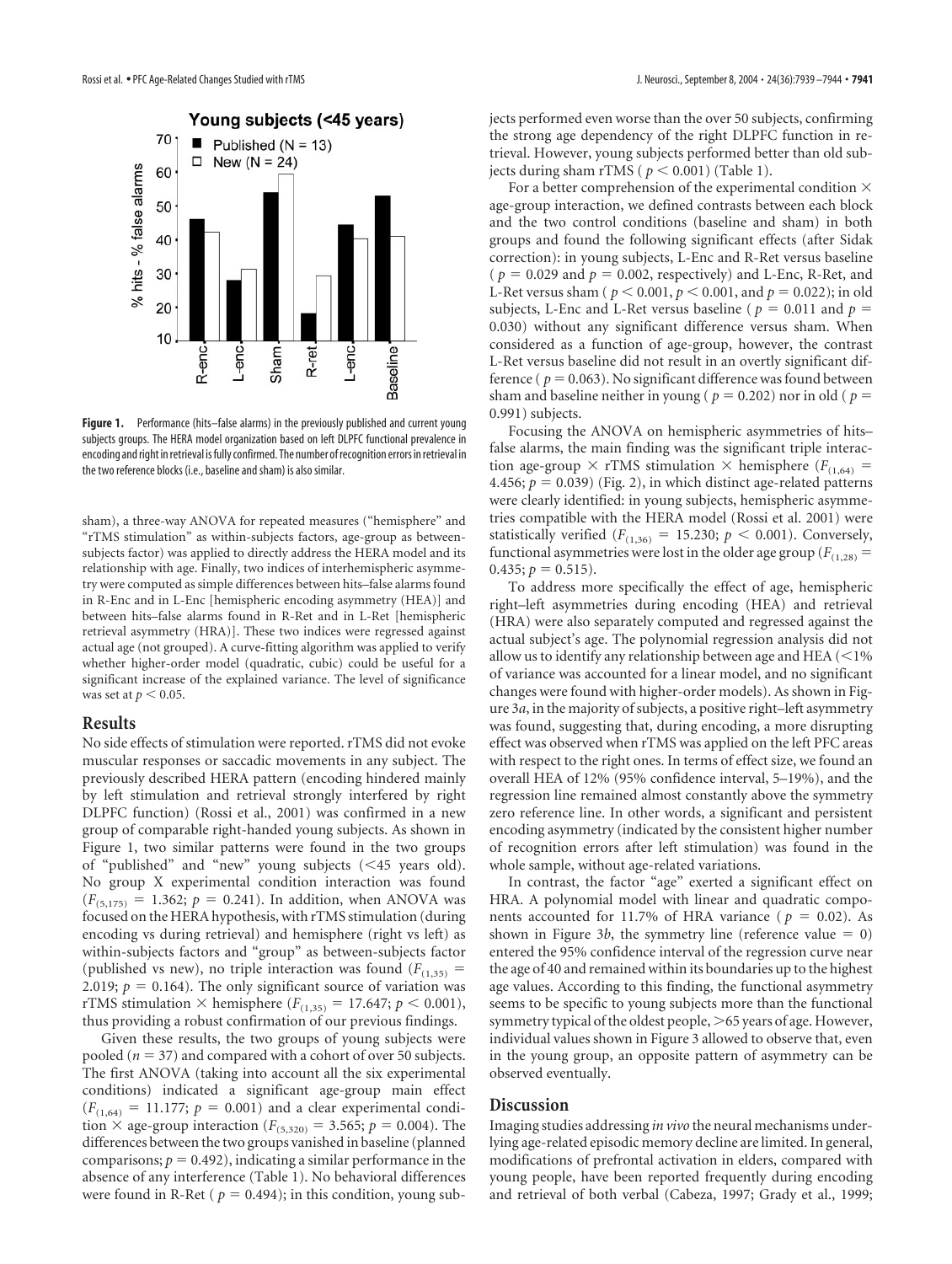

**Figure 2.** Hemispheric interaction of rTMS effects and age groups during retrieval, according to the HERA model. Top, Young subjects show a clear hemispheric interaction (lower performance during right rTMS in retrieval and when rTMS had been left in encoding). Bottom, In older subjects, the level of performance during active rTMS blocks is generally lower, but the encoding asymmetry is preserved, whereas the retrieval asymmetry is no longer evident. Therefore, the HERA pattern is lost. Note that in old subjects, rTMS of the left DLPFC in retrieval disrupts performance more than rTMS delivered on the right. Statistics are described in Results. Hem., Hemisphere.

Cabeza et al., 2000; Logan et al., 2002; Morcom et al., 2003) and visuospatial (Grady et al., 1995, 1998; Kelley et al., 1998) information. In elders, reduction of left PFC activation has been linked to reduced performance (Stebbins et al., 2002).

The present rTMS results provide direct evidence that the functional role of the PFC in episodic memory undergoes agerelated modifications (Grady and Craick, 2000). Episodic memory performance declines with normal aging (Lamar et al., 2003). Several cognitive factors, such as decline in attentional resources, reduction in processing speed, and defective inhibitory control, have been suggested to be responsible for this decline (Cabeza, 2002). Imaging and electrophysiological studies have assessed the possible underpinnings of these age-associated modifications: in the case of encoding, normal elderly subjects have shown decreased activations in comparison with young subjects in multiple brain regions (Grady et al., 1995; Cabeza, 1997), including the



Figure 3. Regressions between the subjects' age and hemispheric right–left asymmetries during encoding (HEA) and retrieval (HRA).*a*, During the encoding phase, no effect of age was found on hemispheric asymmetries. Indeed, the regression line was constantly above the (thick) zero line, indicating no asymmetry variation across the life span.*b*, During the retrieval phase, in contrast, the age strongly influenced the level of interhemispheric asymmetry, which begins to vanish approximately at 40 years of age. In both panels, some subjects with an opposite pattern of asymmetries can be appreciated (i.e., young without HERA and over 50 with HERA). Statistics are described in Results.

left ventrolateral PFC (Grady et al., 1998), the hippocampus (Grady et al., 1995, 1998; Kelley et al., 1998), and the temporoparieto-occipital regions (Grady et al., 1995; Cabeza, 1997). For retrieval, some studies reported a decline of activation of the right PFC (Cabeza, 1997; Trott et al., 1997), with left PFC compensatory hyperactivation (Cabeza, 1997; Cabeza et al., 2000), whereas others suggest that the brain activity during retrieval is unaffected by aging (Grady et al., 1995; Mark and Rugg, 1998). In these studies, the performance level was generally comparable between young and elderly subjects, thus excluding that the activation differences simply reflect defective memory abilities.

In line with this concept, in the current study, young and old subjects performed similarly in the baseline block. In the sham rTMS condition, young subjects showed a superior performance, suggesting an aspecific alerting effect, probably linked with the auditory stimulation. Behavioral facilitatory effects (i.e., a sort of "priming" effect) in the frame of multisensory stimulations (as auditory clicks in reaction time paradigms) have already been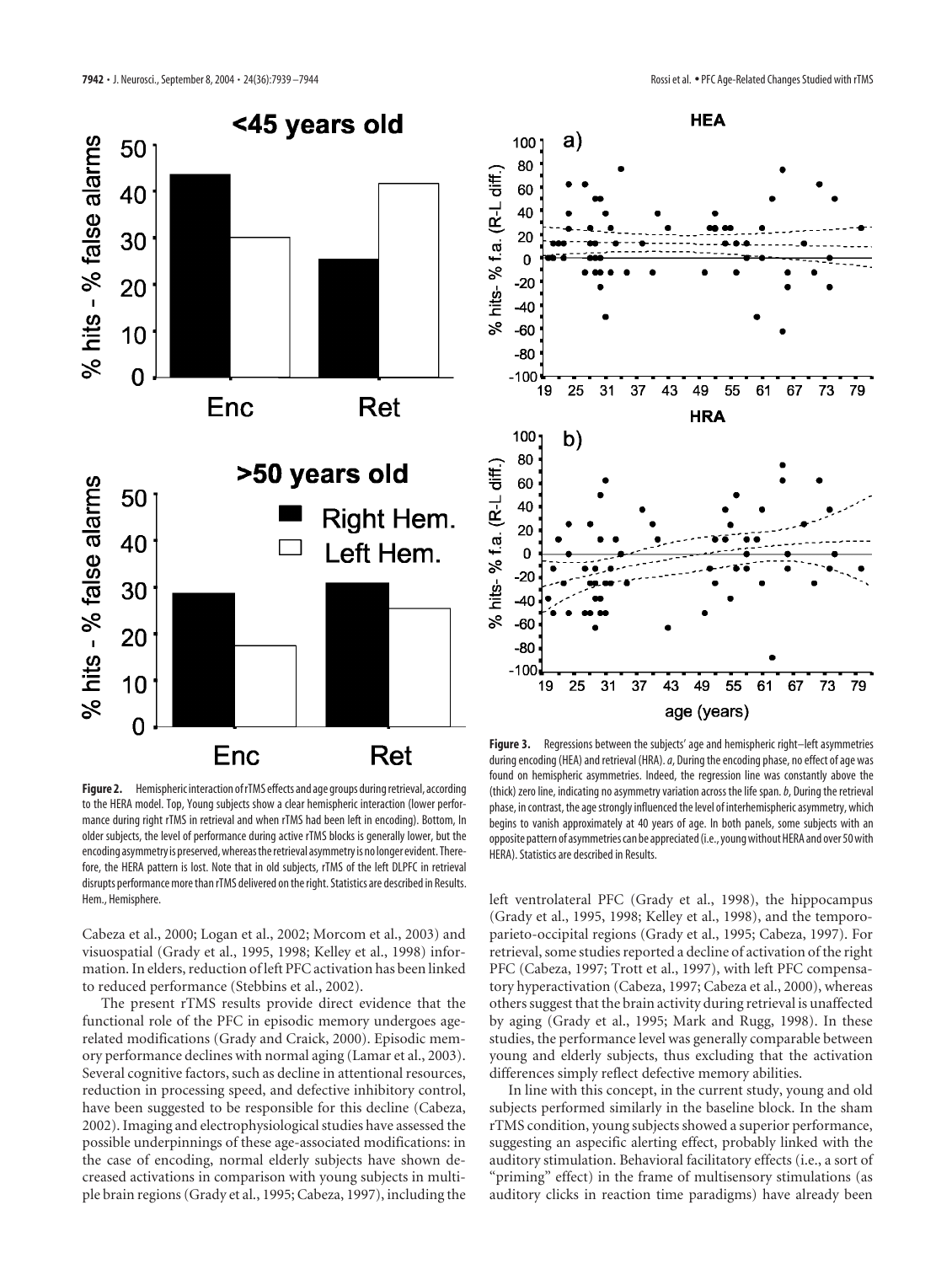described (Nickerson, 1973). This intriguing phenomenon, which needs to be additionally investigated with *ad hoc* experiments, did not affect the main target of this study (i.e., the level of functional PFC asymmetries), however.

An attempt to integrate neuroimaging findings in episodic long-term memory within a general model of aging effects is the so-called HAROLD model (Cabeza, 2002). According to this hypothesis, normal aging is associated with a reduction of the lateralization in the pattern of PFC activity during cognitive performances. Our findings are in partial agreement with this proposal. At a general level, they indicate that the HERA effect, observed in right-handed young adults for visuospatial material (Rossi et al., 2001), is modified during aging. More specifically, however, we demonstrated, in the same experimental context, differential effects on encoding and retrieval that were not predicted by the HAROLD model. Namely, aging does not influence the role of the left DLPFC during encoding because the left rTMS during encoding consistently decreased the probability of a successful retrieval in both age groups (Fig. 3*a*). This points to a clear functional relevance of the left DLPFC for encoding along the life span, at least in this experimental context. Conversely, the predominant role of the right DLPFC during retrieval is age dependent, as indicated by the lack of asymmetry in the effect of the left and right rTMS during retrieval.

The former result must be evaluated in the context of imaging findings that suggested a link between decreased left PFC engagement and the age-related impairment of encoding (Grady and Craick, 2000). It is noteworthy that most studies on aging effects use verbal rather than visuospatial tasks. Right hemisphericdependent processes have been suggested to be particularly sensitive to aging effects (for review, see Dolcos et al., 2002), especially in case of the acquisition and early retrieval of new information (Small et al., 1999a), as in the current study. The persistence of prevalent left rTMS disruption of encoding during aging might thus actually reflect a compensatory increase in the role of the left hemisphere for the encoding of visuospatial material, resulting in a preserved asymmetry. This would suggest that the HAROLD model is hardly applicable to encoding processes of visuospatial material.

The reduction of asymmetry during retrieval follows, prima facie, the HAROLD conceptualization and is amenable to several, nonmutually exclusive, interpretations. Moreover, the present findings help to clarify that the age-related reduction of hemispheric asymmetry may reflect, rather than a de-differentiation process in the right hemisphere, as predicted by the right hemiaging model (Dolcos et al., 2002), a compensatory engagement of the left hemisphere to support a comparable level of performance (Cabeza et al., 2002; Logan et al., 2002). This is a still open question that cannot be solved by traditional neuroimaging investigations, the results of which are merely correlational rather than directly indicating brain regions that mediate task performance (Price et al., 1999). Although with mechanisms that still need to be fully elucidated (Walsh and Cowey, 2000; Walsh and Pascual-Leone, 2003; Rossi and Rossini, 2004), rTMS interference of a specific region support its causal role in behavioral performance. Thus, the present results are in line with the hypothesis that the additional activations reported in the older subjects, and resulting in loss of asymmetry, have direct functional significance. In particular, the presence of bihemispheric effects of rTMS on memory performance may represent a direct evidence of a compensatory role rather than a de-differentiation mechanism, of the left PFC to support effective retrieval. This concept was put forward, but not yet directly demonstrated, in previous studies on high-scoring elderly subjects (Cabeza et al., 2002).

Such evidence, however, does not solve another important question, which is whether compensatory changes could reflect anatomofunctional reorganization or the application of individual, age-related, different cognitive strategies. For example, in working memory tasks, age-related bi-hemispheric activation versus the hemispheric asymmetry of the young has been interpreted as a compensatory mechanism similar to what happens for the execution of simple motor tasks (Babiloni et al., 2000; Reuter-Lorenz et al., 2000; Smith et al., 2001; Mattay et al., 2002).

Finally, it is necessary to acknowledge that these compensatory changes taking place in the left PFC may be associated with "nonselective recruitment" of additional regions (Logan et al., 2002) that are unaffected by the rTMS of the right DLPFC. Indeed, it is essential to bear in mind that growing evidence highlights the importance of interactions between prefrontal and medial temporal lobe structures during the encoding and retrieval of both verbal and nonverbal material (Buckner and Wheeler, 2001; Simons and Spiers, 2003). A possible candidate for additional recruitment, therefore, is the hippocampal formation, which plays a crucial role in visuospatial episodic memory, especially in the elderly (McIntosh et al., 1999). Although neither hippocampal function nor its possible disruption by prefrontal rTMS can be directly addressed in the frame of this experiment, at least according to the current knowledge of TMS effects on deep brain structures (Walsh and Pascual-Leone, 2003), it can be speculated that in normal aging these circuits could be somewhat potentiated to maintain an acceptable level of performance in episodic visuospatial memory and to compensate the functional decline of the right PFC. In agreement with the prefrontal HAROLD model, bilateral, rather than left-sided hippocampal activation, has been observed in older adults during autobiographical memory retrieval (Maguire and Frith, 2003). Finally, decreased activity of medial temporal structures in elderly individuals is a good predictor of successive cognitive decline (Small et al. 1999b, 2002).

In conclusion, the present study confirms that rTMS is a useful complementary tool to traditional neuroimaging approaches in the investigation of age-associated modifications of the causal engagement of cortical brain regions in human long-term memory. Our results strongly support the hypothesis that retrieval processes in elders is associated with a functional de-specialization of the right DLPFC, with left DLPFC compensation. In contrast, the predominant reliance on the left DLPFC for encoding appears to be preserved along the life span.

#### **References**

- Alexander MP, Stuss DT, Fansabedian N (2003) California Verbal Learning Test: performance by patients with focal frontal and non-frontal lesions. Brain 126:1493–1503.
- Babiloni C, Babiloni F, Carducci F, Cincotti F, Del Percio C, De Pino G, Maestrini S, Priori A, Tisei P, Zanetti O, Rossini PM (2000) Movementrelated electroencephalographic reactivity in Alzheimer disease. Neuro-Image 12:139–146.
- Brewer JB, Zhao Z, Desmond JE, Glover GH, Gabrieli JD (1998) Making memories: brain activity that predicts how well visual experience will be remembered. Science 281:1185–1187.
- Buckner RL, Wheeler ME (2001) The cognitive neuroscience of remembering. Nat Neurosci Rev 2:624–634.
- Buckner RL, Kelley WM, Petersen SE (1999) Frontal cortex contributes to human memory formation. Nat Neurosci 2:311–314.
- Cabeza R (1997) Age-related differences in neural activity during memory encoding and retrieval: a positron emission tomography study. J Neurosci 17:391–400.
- Cabeza R (2002) Hemispheric asymmetry reduction in older adults: the HAROLD model. Psychol Aging 17:85–100.